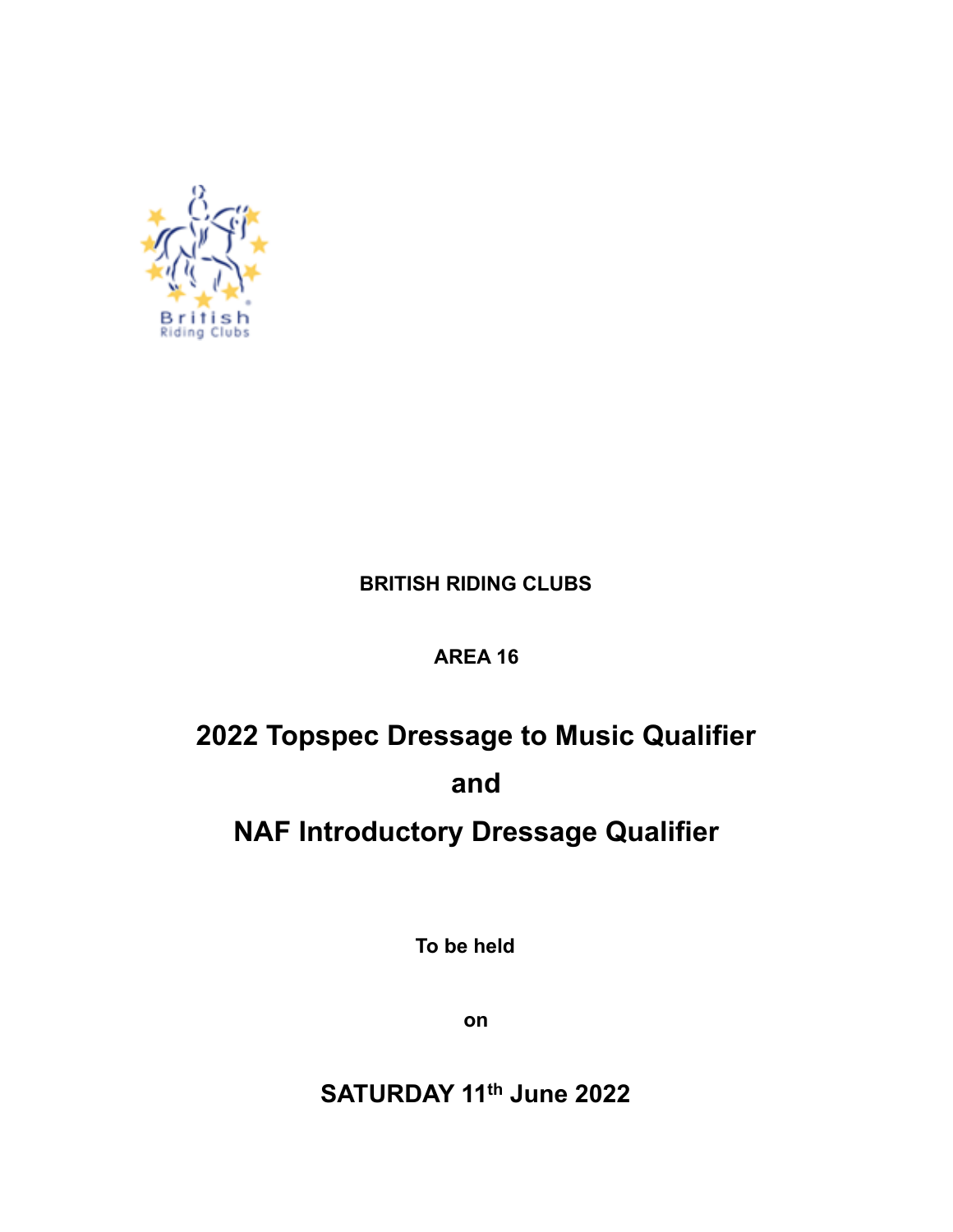**Horse World** 

# **(Hill House Equestrian Centre)**

# **Sand Lane,**

# **Osgodby**

# **Market Rasen**

# **Lincs**

# **LN8 3TE**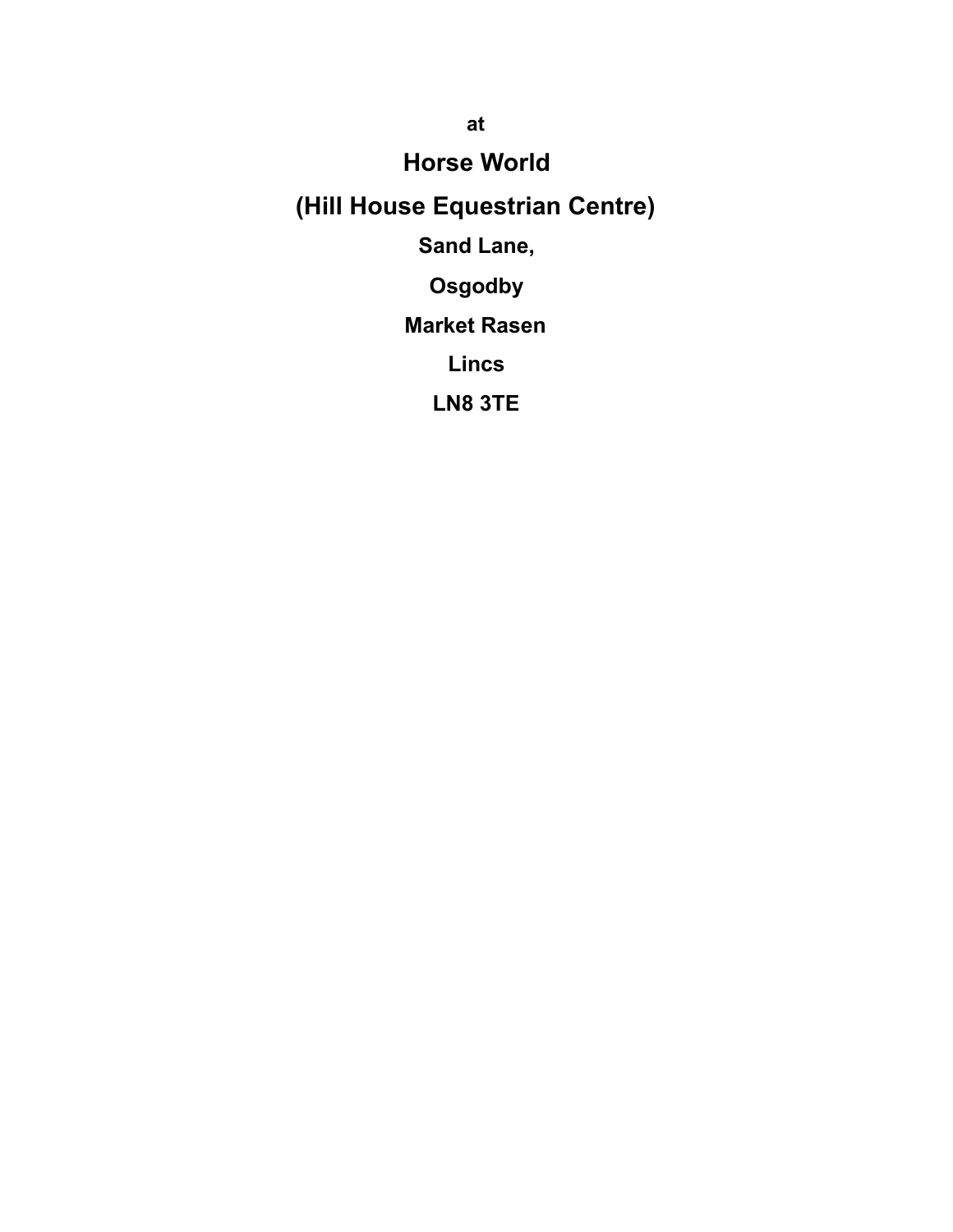# **2022 Qualifier Tests for Dressage to Music**

| <b>CLAS</b><br>S | <b>COMPETITION</b>                                                                                                                              | <b>TESTS</b>                                                                                              |
|------------------|-------------------------------------------------------------------------------------------------------------------------------------------------|-----------------------------------------------------------------------------------------------------------|
| 1.               | Senior Prelim Dressage to Music                                                                                                                 | BD Prelim Freestyle to Music<br>(2016)                                                                    |
| 2.               | Junior Prelim Dressage to Music                                                                                                                 | BD Prelim Freestyle to Music<br>(2016)                                                                    |
| 3.               | Senior Novice 0 Points Dressage to<br><b>Music</b>                                                                                              | BD Novice Freestyle to Music<br>(2019)                                                                    |
| 4.               | Senior Novice with Points Dressage<br>to Music                                                                                                  | BD Novice Freestyle to Music<br>(2019)                                                                    |
| 5.               | Junior Novice Dressage to Music                                                                                                                 | BD Novice Freestyle to Music<br>(2019)                                                                    |
| 6.               | Elementary Dressage to Music BD Elementary Freestyle to<br>(Mixed Senior / Junior).                                                             | Music (2019)                                                                                              |
| 7.               | Pick a Test Dressage to Music<br>Medium / Advanced Medium                                                                                       | BD Medium Freestyle to Music<br>(2016)<br>Or<br><b>BD Advanced Medium Freestyle</b><br>to Music<br>(2016) |
| 8.               | Novice Pairs Dressage to Music for a<br>pair of riders made up of any<br>combination of senior and junior<br>members competing at Novice level. | BRC Novice Pairs Dressage to<br><b>Music (2018)</b>                                                       |
| 9.               | Open Pairs Dressage to Music for a<br>pair of riders using an Elementary<br>level test.                                                         | BRC Pairs Dressage to Music<br>(2018)                                                                     |

*Horses will only be permitted to compete in two individual championship*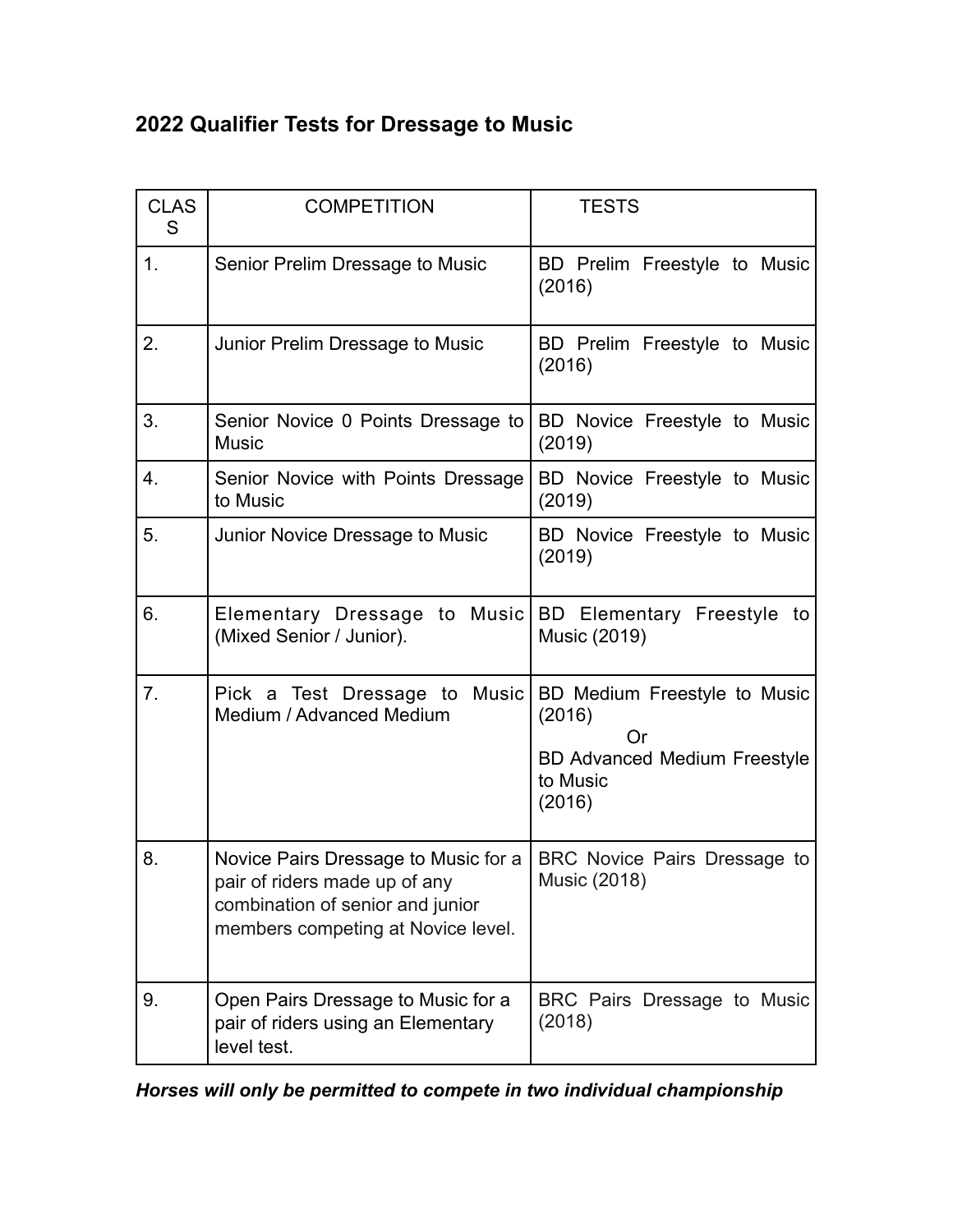#### *classes (warm up classes not included). Competitors that qualify the same horse in three individual championship classes will be required to choose which classes they will contest at the Championship. This must be declared to the Official Steward at the Area Qualifier on the day*.

**\*** The Novice Dressage to Music will have two sections, one section for horses/ ponies with no BD points, the second for horses/ponies with BD points. Please see the 2022 BRC Handbook (page 94) for clarification of eligibility.

**N.B. The Dressage to Music classes will be held indoors in a 20m x 60m arena.** 

**\* All DTM competitors must hold as a minimum BD Club Membership in order to compete, except in Pairs Dressage to Music where only one person is required to be a BD Club Member.**

**MUSIC: please provide this for playing on a USB stick, not a CD.**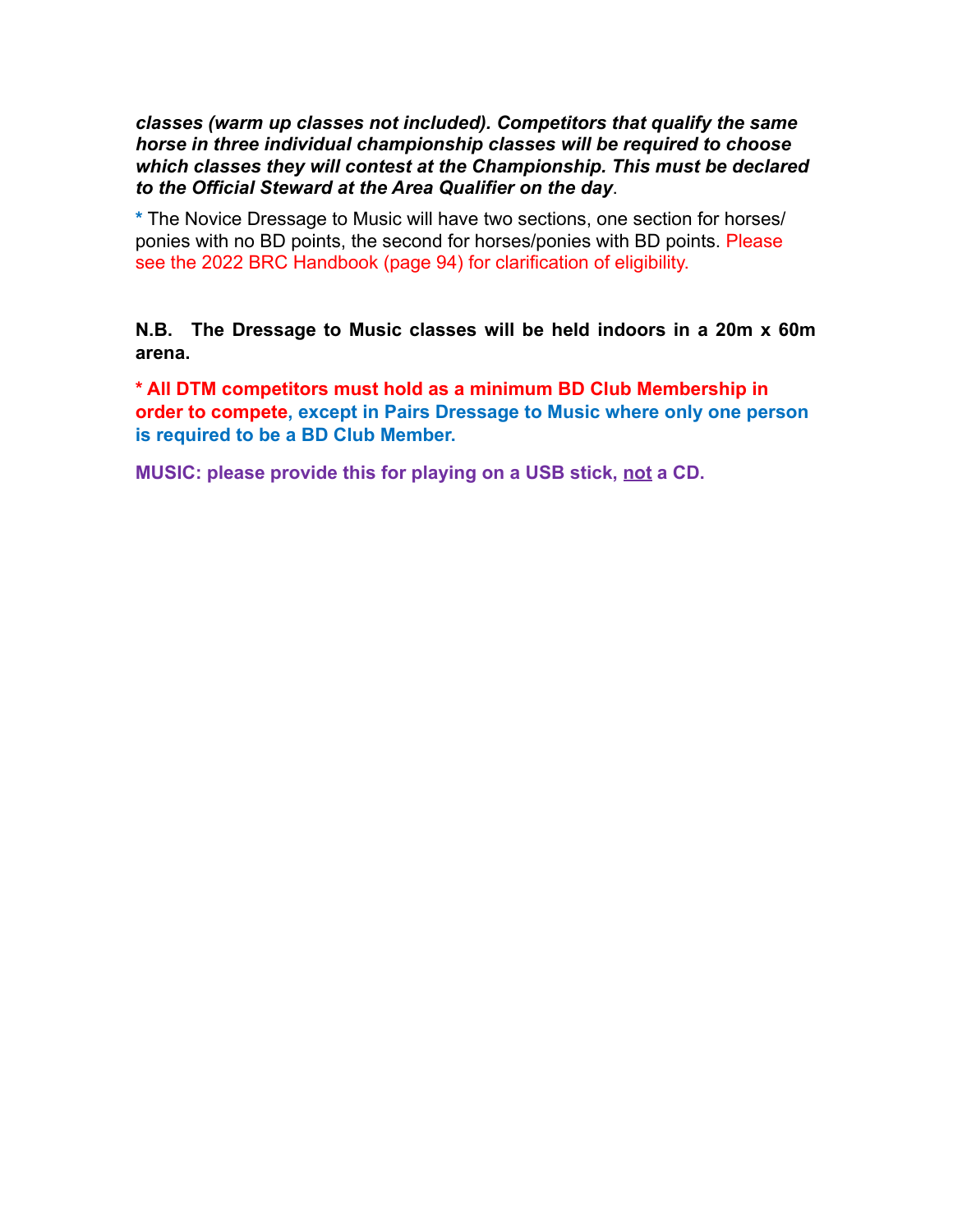## **2022 Qualifier Tests for Introductory Dressage Qualifier**

| <b>CLAS</b><br>S | <b>COMPETITION</b>       | <b>TESTS</b>                                                                                           |
|------------------|--------------------------|--------------------------------------------------------------------------------------------------------|
| 1.               | <b>Senior Team</b>       | BD Test Intro A (2008)<br>BD Test Intro B (2009)<br>BD Test Prelim 1 (2006)<br>BD Test Prelim 2 (2016) |
| 2.               | Senior Individuals       | Please state which test from<br>above                                                                  |
| 3.               | Junior Team              | BD Test Intro A (2008)<br>BD Test Intro B (2009)<br>BD Test Prelim 1 (2006)<br>BD Test Prelim 2 (2016) |
| 4.               | Junior Individuals       | Please state which test from<br>above.                                                                 |
| 5.               | <b>Mixed Intro Pairs</b> | BRC Test Intro Pairs (2022)                                                                            |

**Senior Intro Dressage, for teams of 4 riders, with 3 scores to count and for individuals (all team members are automatically in the individual competition). Two team riders will ride different Intro tests and the other two will ride different Prelim tests.** 

**Junior Intro Dressage, for teams of 4 riders, with 3 scores to count and for individuals (all team members are automatically in the individual competition). Two team riders will ride different Intro tests and the other two will ride different Prelim tests.** 

**Mixed Intro Pairs, for a pair of riders, Seniors or Juniors, or mixed Senior / Juniors to ride a test together.** 

All entry forms are now available on line at:

http://www.bhs.org.uk/Riding/British\_Riding\_Clubs/BRC\_Competitions/ Entry\_Forms.aspx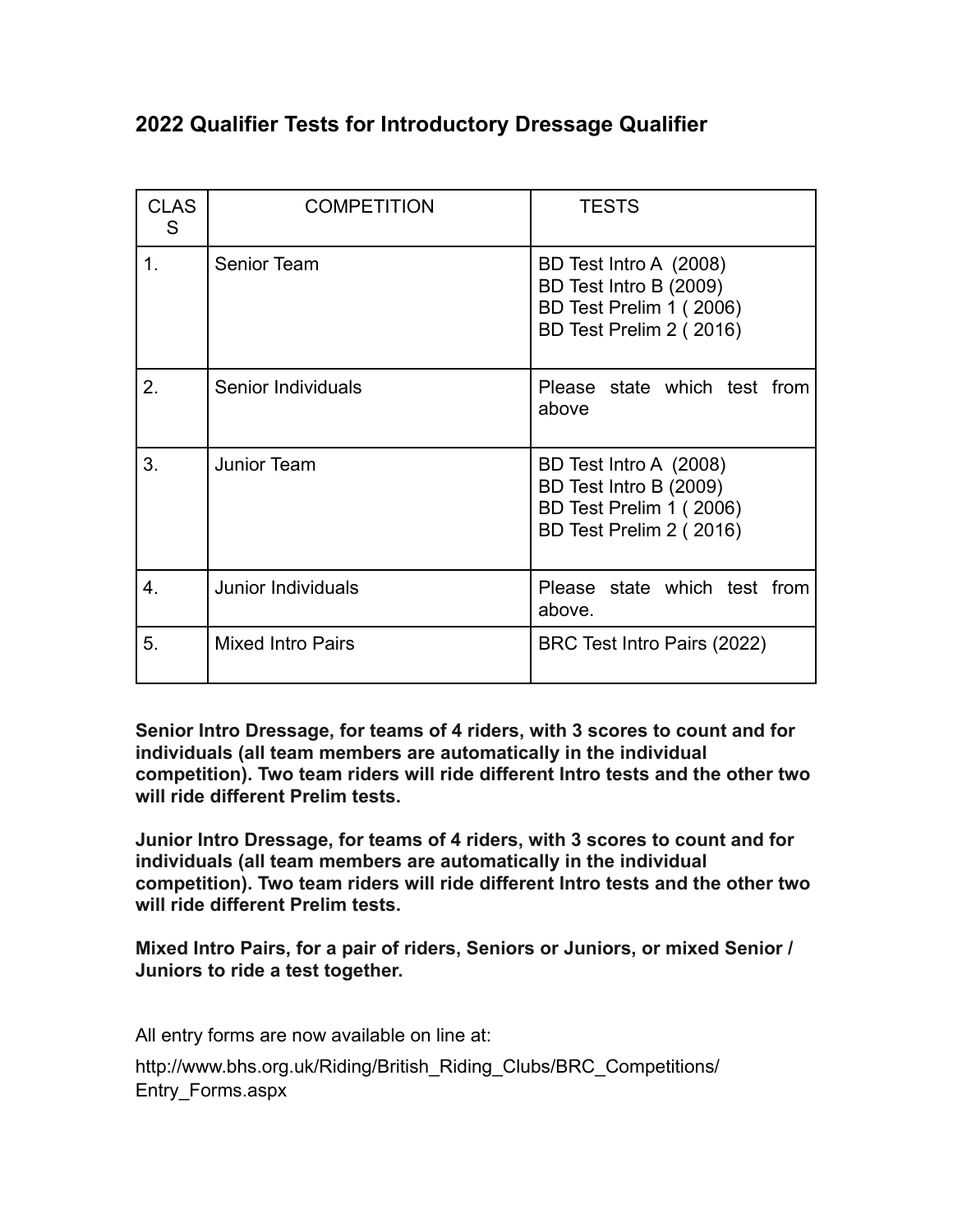**Pre-entries** for both Dressage to Music and Introductory Dressage MUST BE sent to the Riding Club's Office with the appropriate entry fees by **Friday 20th May 2022.** 

#### **BRC Pre-entry fees for Dressage to Music:**

| <b>Individuals</b> | £20.00 |
|--------------------|--------|
| Pairs              | £26.00 |

#### **BRC Pre-entries for Introductory Dressage:**

| Teams       | £36.00 |
|-------------|--------|
| Individuals | £11.00 |
| Pairs       | £19.00 |

#### **BRC Area 16 Entry Fees:**

#### **Dressage to Music:**

| Junior Prelim / Novice                  | £15.00 |
|-----------------------------------------|--------|
| Senior Prelim / Novice                  | £15.00 |
| Junior/Senior Pick-a-Test (mixed class) | £15.00 |
| Junior/Senior Elementary (mixed class)  | £15.00 |
| Pairs                                   | £22.50 |

#### **Introductory Dressage:**

| Senior / Junior Team       | £60.00 |
|----------------------------|--------|
| Senior / Junior Individual | £15.00 |
| <b>Pairs</b>               | £22.50 |

ALL BRC Area 16 entry fees to be paid via BACS Account: 46593660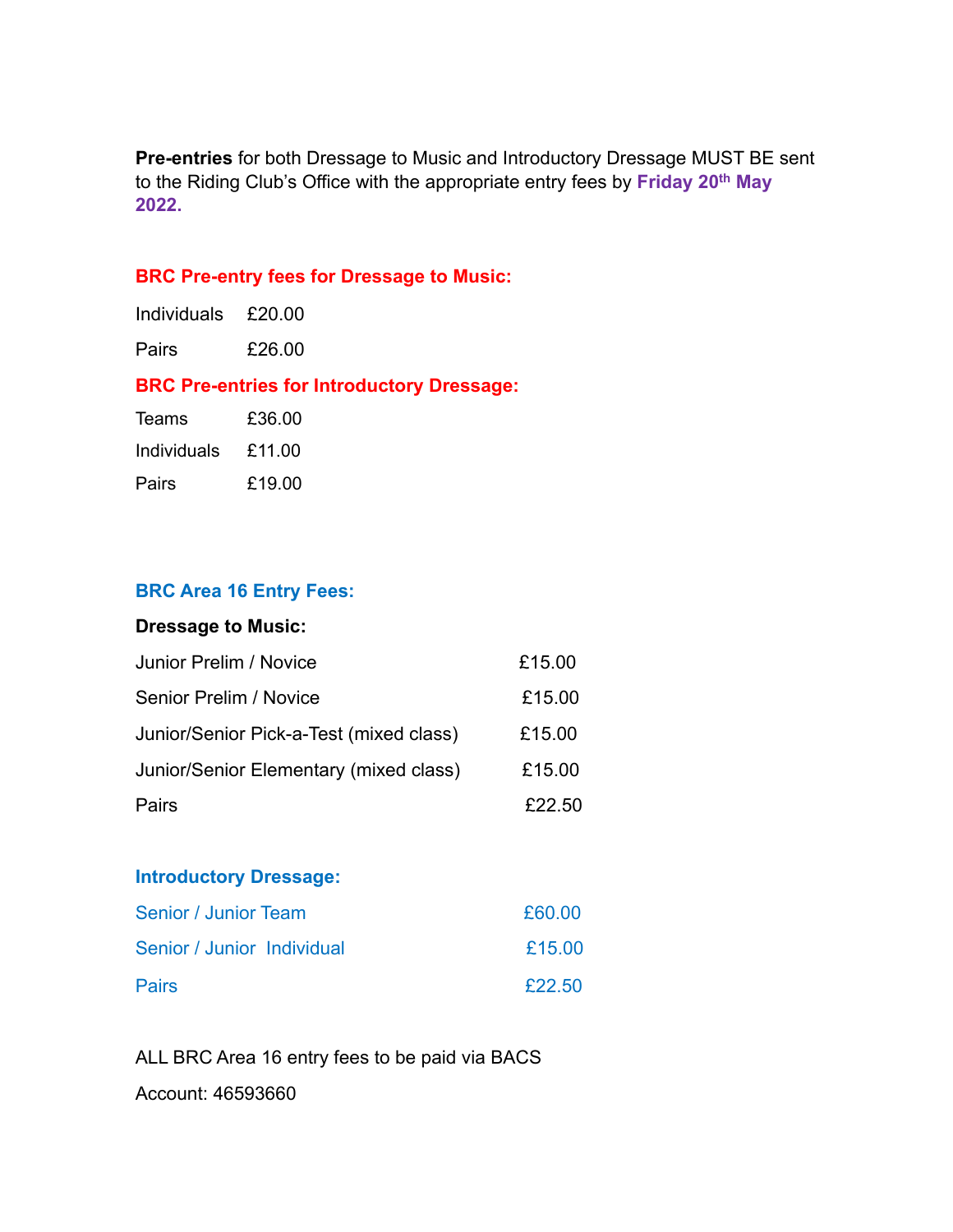Sort code: 30 97 44

**Please annotate BAC's payment BRC Area 16 DtM qualifier. Proof of payment to be sent with entry please. Entries will not be accepted until proof of payment is received.** 

Entries to BRC Area 16 close Wednesday 1<sup>st</sup> June 2022.

Organiser: Claire Atkins (RLRC)

**Please send entries via e-mail to:** claireatkins10@hotmail.com

Mobile (**07801 105419**): **(No calls after 9pm please)**

The times will be sent to Team Managers on Thursday 9<sup>th</sup> June 202.

**Please use the BRC website for submitting ALL Flu Vaccination details: https:/brcarea16.org.uk/what-s-on-are-16/flu-vacs-submission** 

**Please note:** 

**ALL Flu Vaccs MUST be received for checking before 12 noon on Wednesday 8th June. To prevent unnecessary additional chasing up of Flu Vaccs, Competitors / Team Managers please adhere to this requirement. All vaccinations must conform to current 2022 BRC Handbook Rules.** 

**Remember it is the owner's / competitor's responsibility to make sure the horse's / pony's vaccination certificate is correct.** 

**If a certificate is found to be incorrect the horse / pony will be disqualified and not be permitted to compete at the Qualifier. Unless there is sufficient time for the error to be corrected prior to qualifier date and in this instance the certificate will be required for re-submission to verify corrected error. A disqualified horse / pony is not permitted to be substituted at either the qualifier, or for the championship.** 

**Declaration forms are not required, therefore ALL changes to made before 12 noon on Wednesday 8th June 2022** 

**NO CHANGES ARE PERMITTED AFTER THIS TIME.** 

**The Qualifier will be run in accordance with BRC 2022 Competition Rules.**